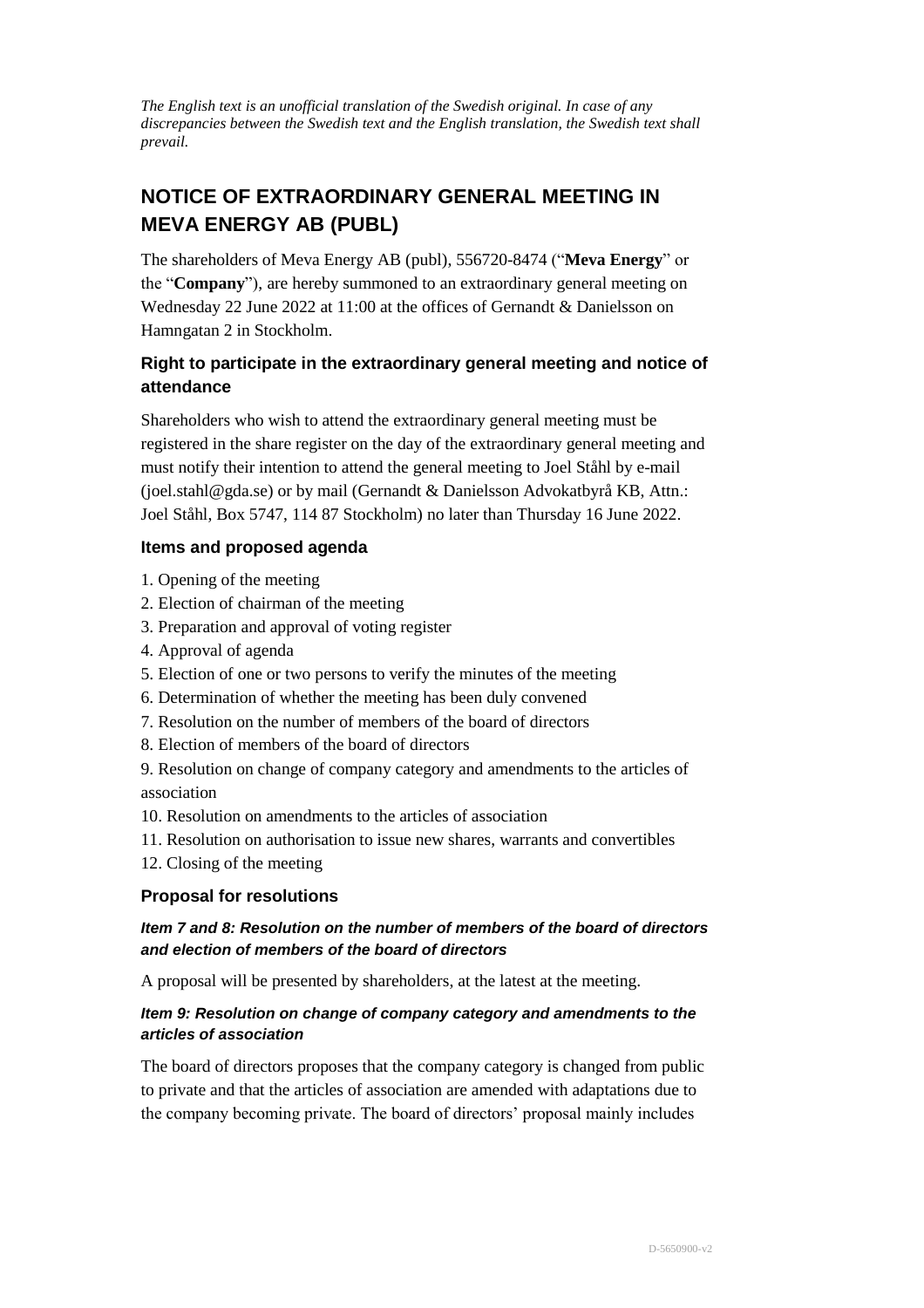an amendment to the notice requirements so that notice of a general meeting of shareholders may be made by mail or e-mail not more than six weeks and not less than two weeks before the general meeting. The board of directors' complete proposal will be made available on the Company's website (https://mevaenergy.com/).

The board of directors further proposes that the board of directors is authorised to make those minor changes to the resolution that may prove to be necessary in connection with registration of the resolution with the Swedish Companies Registration Office.

The various parts of the proposal form a whole that the general meeting must consider in one and the same decision.

#### *Item 10: Resolution on amendments to the articles of association*

The board of directors proposes that the articles of association are amended to introduce a new share class, preferred shares. The preferred shares are proposed to have one (1) vote per share and the same right to dividends as ordinary shares. Further, the preferred shares are proposed to have preference in the event of liquidation or merger to an amount corresponding to the subscription price of the preferred shares. The preferred shares shall, at the request of a holder of preferred shares, be able to be converted to ordinary shares in the Company and shall also, at the request of a holder of preferred shares, be able to be redeemed for the quotient value of the preferred shares. The board of directors' complete proposal will be made available on the Company's website (https://mevaenergy.com/).

The board of directors further proposes that the board of directors is authorised to make those minor changes to the resolution that may prove to be necessary in connection with registration of the resolution with the Swedish Companies Registration Office.

The various parts of the proposal form a whole that the general meeting must consider in one and the same decision.

# *Item 11: Resolution on authorisation to issue new shares, warrants and convertibles*

The board of directors proposes that the extraordinary general meeting resolves to authorise the board of directors to, on one or more occasions prior to the next annual general meeting, with or without deviation from the shareholders' preferential right, resolve on new issue of ordinary shares/preferred shares/convertibles/warrants, on the condition that such issues shall not result in the company's share capital exceeding the company's maximum permissible share capital in accordance with the company's articles of association from time to time.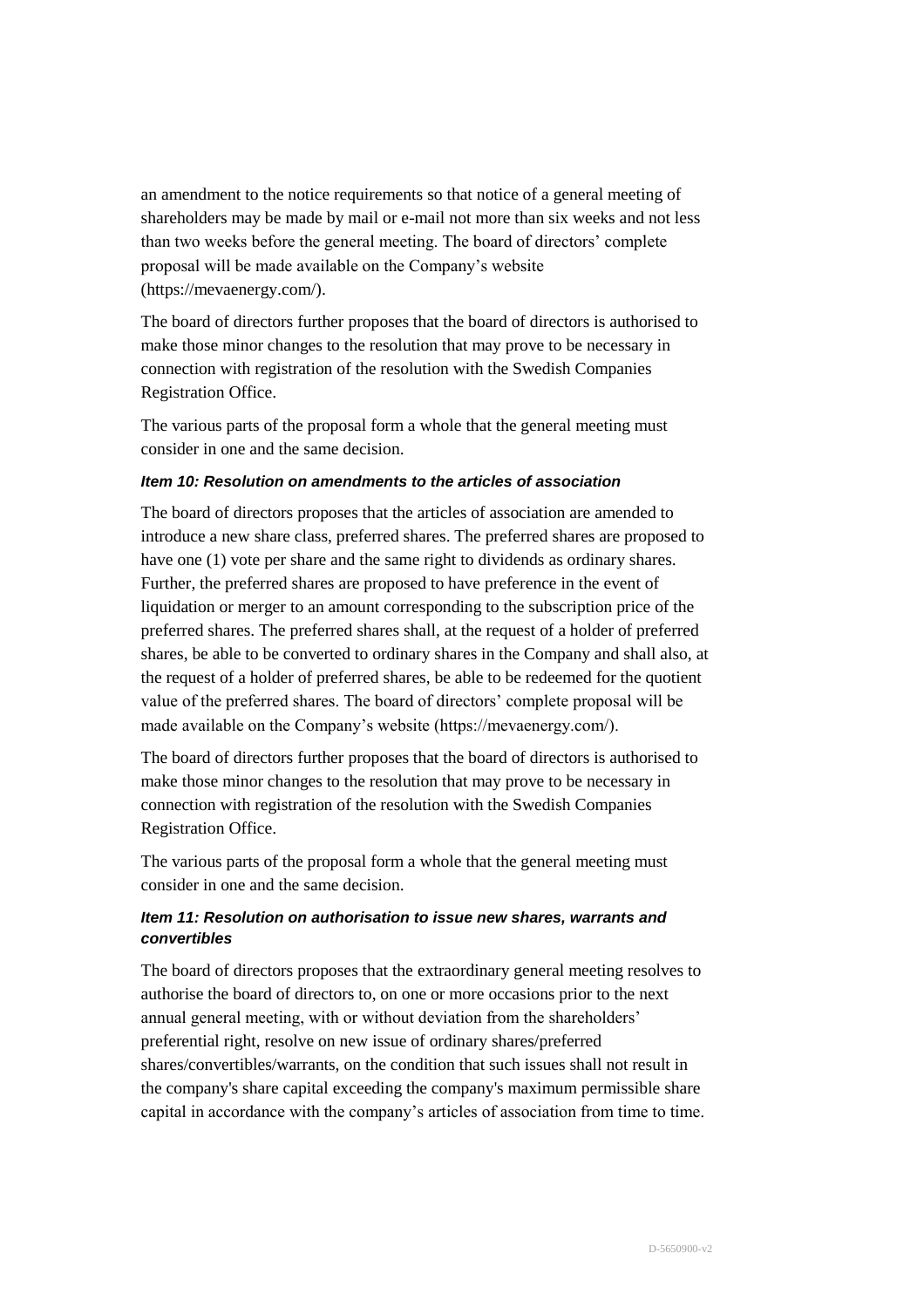Such resolution on issue of new shares/convertibles/warrants may be made with the condition that the new ordinary shares/preferred shares/convertibles/warrants shall be paid with non-cash consideration in kind or otherwise on terms stated in Chapter 2, Section 5 second paragraph 1-3 and 5 of the Swedish Companies Act (Sw. *aktiebolagslagen*) or that the ordinary shares/preferred shares/convertibles/warrants shall be subscribed for by set-off against claims.

The background for the proposal and the reasons for the right to deviate from the shareholders' preferential right is to enable the board of directors to quickly and efficiently strengthen the company's capital base, attract key people or strategic shareholders to the company, and to issue ordinary shares/preferred shares/convertibles/warrants as means of payment in connection with the acquisition of shares or other assets.

The board of directors further proposes that the board of directors is authorised to make those minor changes to the resolution that may prove to be necessary in connection with registration of the resolution with the Swedish Companies Registration Office.

# **Qualified majority**

The implementation of the board of directors' proposal under item 9 is subject to approval of all shareholders present at the general meeting, and further that these shareholders together represent at least nine tenths of all shares in the Company. The implementation of the board of directors' proposal under item 10 and 11 on the agenda is subject to the approval at the general meeting with at least two thirds of both the votes cast and of the shares represented at the meeting.

# **Documents for the meeting**

Complete proposals for resolutions as well as other documents for the general meeting, including a form of power of attorney, will be available at the Company's office and on the Company's website (https://mevaenergy.com/), ahead of the general meeting. The documents will be sent free of charge to shareholders upon request.

# **Disclosures at the Meeting**

The board of directors and the CEO shall, if requested by any shareholder and if the board of directors is of the opinion that it can be done without causing material harm to the Company, provide disclosures about conditions that may impact assessment of an item on the agenda, about conditions that may impact